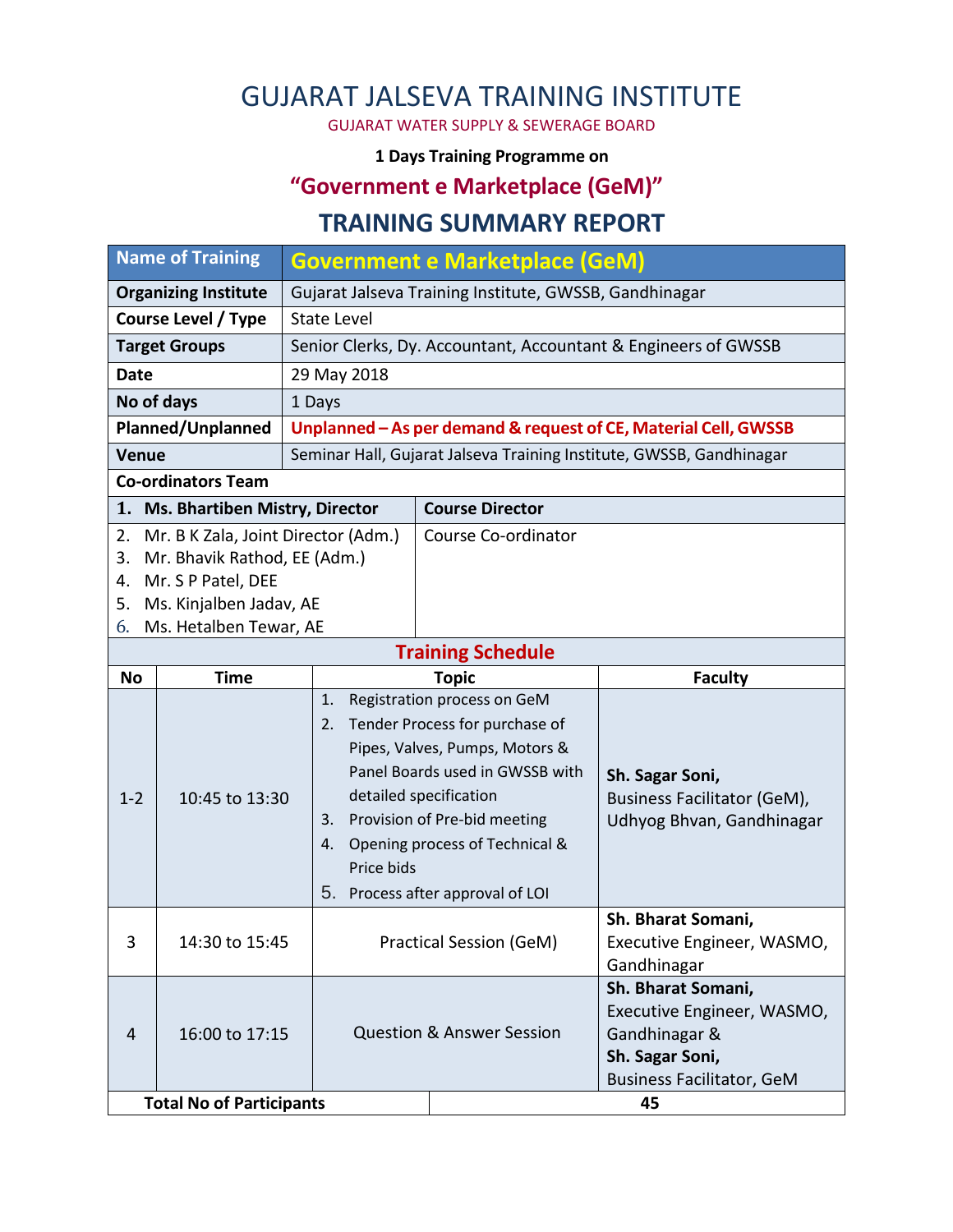#### **Sr No CPF No Name of Employee Designation Office Place** 3724 | Mr. | Alpesh Amrutlal Ranpura | Senior Clerk | PHW Division | Morbi | 10135 | Mr. | Amitkumar Kanaiyalal Patel | AE Mech. | PHS Mech Sub Div | Rajpipla **2560 Mr. Amjad G Golwala EE Civil WASMO Gandhinagar** Mr. Ankit M Patel AAE Civil PHS Sub Div-2 Naliya 3785 | Mr. | Bharat Anantprasad Vyas | AAE Mech. | PHW Mech Division | Junagadh 4226 | Mr. | C K Vadher **Tracer** | Zone-5 | Xone-5 Junagadh | 10217 | Mr. | Chirag Jayantilal Patel AE Civil | GJTI GJTI Gandhinagar 9197 | Mr. | Darpesh Rajnikant Joshi | Senior Clerk | PHW Division | Nakhtrana **2707 Mr. Dharmendra Vasantlal Mandviwala DEE Civil HO, GWSSB Gandhinagar** 5481 Mr. Dharmendrasinh Aiitsinh Parmar Senior Clerk PHW Division Khambhalia 5110 Mr. Dinesh Laxamanbhai Solanki Senior Clerk PHW Division Ahmedabad 3981 | Mr. | Dinesh Meghajibhai Parmar | SE Civil | HO, GWSSB | Gandhinagar | 2524 | Mr. | Dinesh N Vara Senior Clerk | PHS Sub Div | Jamnagar 8786 | Mr. | Dipak Motibhai Makawana | Junior Clerk | PHW Division | Rajkot 9224 Mr. Dipesh Gunvantbhai Brahmabhatt AAE Mech. PHS Mech Sub Div Zalod | 10493 | Mr. | Hardip Dharmeshbhai Patel | Junior Clerk | PHW Division | Morbi | 5651 | Mr. | Haresh Bhikhabhai Mangalsikka | Senior Clerk | PH Circle | Bhavnagar 7101 | Mr. | Hirji Devji Maheswari | Senior Clerk | PH Circle | Anjar Mr. | Hitesh Hargivandas Dangi | Dy Accountant | PHW Mech Division | Gandhinagar Mr. | Hitesh Mohanlal Shrimali | AAE Civil | PHS Sub Div | Junagadh | 10094 | Mr. | Jatin Amrutbhai Priyadarshi | DEE Civil | HO, GWSSB | Gandhinagar **1863 Mr. Jayendra Bhogilal Patel EE Civil HO, GWSSB Gandhinagar** | 6197 | Mr. | Kamlesh C Patel New Senior Clerk | PH Circle New Ahmedabad Mr. Kaushik M Panchal **AAE Civil PHS Sub Div** Bhui **10690 Miss. Khushboo Kanaiyalal Tamboli DEE Civil PHW Division Chhotaudepur** | 1002 | Mr. | Maheshkumar Tribhuvandas Rami | Dy Accountant | PHW Mech Division | Mehsana Mr. Meet Govindbhai Patel **AAE Mech. PHMS Div Jasdan**  Mr. Miteshkumar Dineshchandra Hadpati | AAE Mech. | PHMS Div | Anjar **Mr. Motisinh P Rajput DEE Mech. HO, GWSSB Gandhinagar 2944 Mr. Narendra Keshavlal Chauhan DEE Civil HO, GWSSB Gandhinagar 2628 Mr. Niranjan Prahladbhai Patel DEE Civil GJTI Gandhinagar** | 10212 | Mr. | Nitin Ramanlal Sureja | AE Civil | HO, GWSSB | Gandhinagar 7812 | Mr. | Pravindan Kalubhai Khadiya | AAE Civil | PH Circle | Ahmedabad **10599 Mr. Rahul Mahendrakumar Solanki AEE Civil HO, GWSSB Gandhinagar** 9891 | Mr. | Ramkrishna Pravinbhai Jani | Senior Clerk | PHS Sub Div | Bhavnagar **10626 Mr. Sahistaben Ashokbhai Patel DEE Civil PH Circle Valsad** Mr. Sudhir Narshibhai Bhut AE Mech. PHW Mech Division Rajkot | 10459 | Mr. | Surajkumar Satishbhai Singh | DEE Mech. | PHS Mech Sub Div | Chhotaudepur | 1487 | Mr. | Surendrasinh Manusinh Jadeia | Dy Accountant | PHW Mech Division | Mehsana | 10031 | Mr. | Tejas Chandrakant Khamar | Senior Clerk | PHW Division | Radhanpur Mr. Uttam Chhaganbhai Padsumbiya | AAE Mech. PHMS Div | Morbi | 1775 | Mr. | Vasudev Ishwarlal Sadhu | Senior Clerk | PHW Division | Patan | 10042 | Mr. | Vijendrasing Dayabhai Zala | Senior Clerk | PHS Sub Div-1 | Surendranagar | 10426 | Mr. | Vikas Pradipbhai Fatak | AE Civil | PHW Division | Vadodara Mr. Vanol Hemangi P. Apprentice HO, GWSSB Gandhinagar

### **List of Participants**